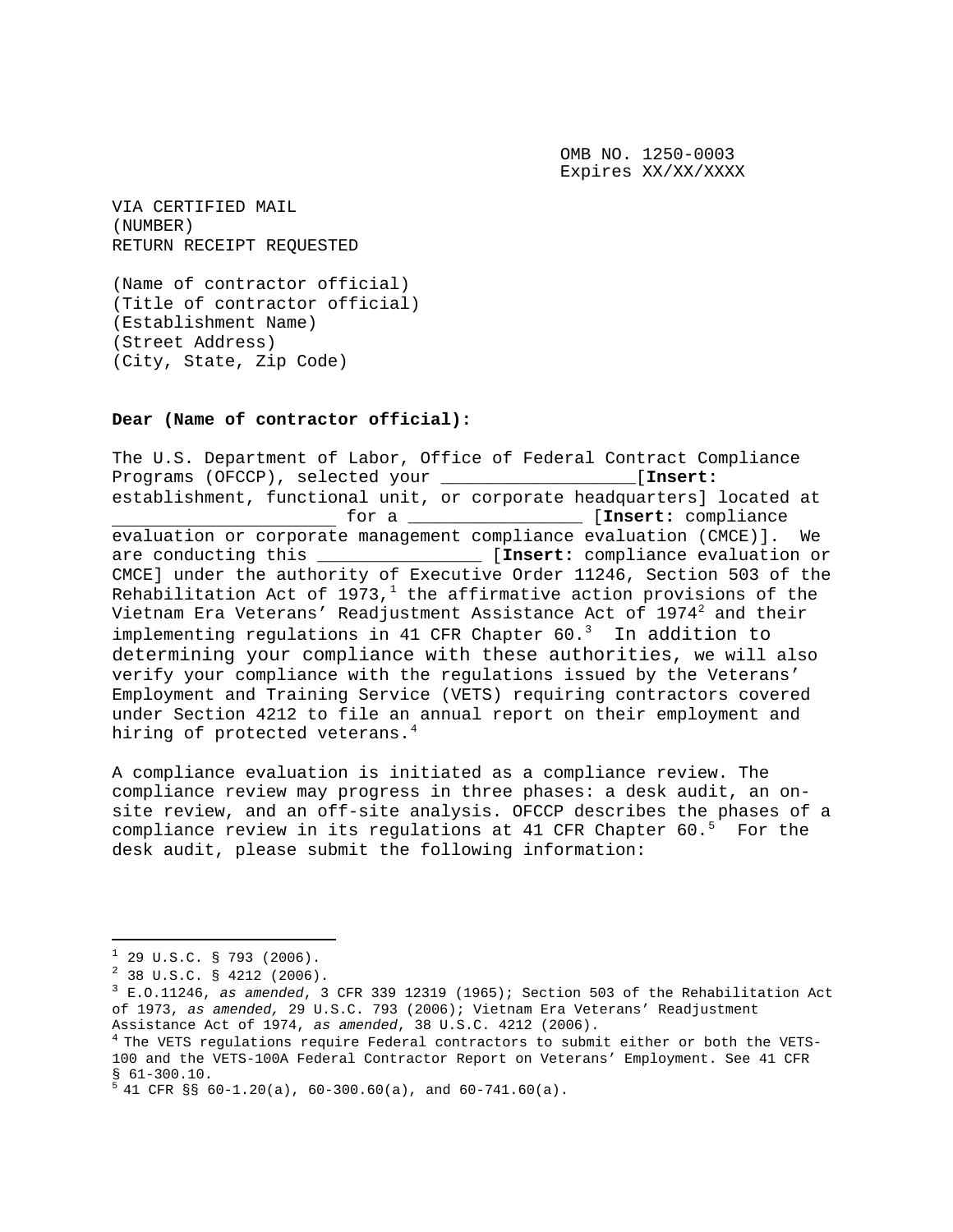- 1. a copy of your current Executive Order Affirmative Action Program (AAP) prepared in accordance with the requirements of 41 CFR § 60-1.40, and 41 CFR § 60-2.1 through § 60-2.17**;**
- 2. a copy of your current Section 503 and Section 4212 AAPs prepared in accordance with the requirements of 41 CFR § 60-741.40 through § 60-741.44 and 41 CFR § 60-300.40 through § 60-300.44, respectively; and
- 3. the support data specified in the enclosed Itemized Listing.

Please submit your AAPs and the support data specified in the enclosed Itemized Listing to the address listed on page one of this letter as soon as possible, but no later than 30 days from the date you receive this letter. Pursuant to 41 CFR  $\S$  60-1.12(e), failure to preserve complete and accurate records constitutes non-compliance with your obligations as a Federal contractor or subcontractor. Once the evaluation begins, you are required to maintain all personnel and employment records described in the regulations enforced by OFCCP until the final disposition of the evaluation.<sup>[6](#page-1-0)</sup>

We encourage you to submit your information in an electronic format to reduce the amount of time it takes to complete our evaluation of your [**Insert** establishment, functional unit, or corporate headquarters]. Should you opt to email your submissions, use email address

You should be aware that OFCCP may initiate enforcement proceedings if you fail to submit AAPs and support data that represent a reasonable effort to meet the requirements of the regulations in 41 CFR Chapter 60.

Rest assured that OFCCP considers the information you provide in response to this Scheduling Letter as sensitive and confidential. Therefore, any disclosures we may make will be consistent with the provisions of the Freedom of Information Act.<sup>[7](#page-1-1)</sup>

Please contact \_\_\_\_\_\_\_\_\_\_\_\_\_\_at \_\_\_\_\_\_\_\_\_\_\_\_\_\_\_\_\_if you have any questions concerning the compliance evaluation.

Sincerely,

\_\_\_\_\_\_\_\_\_\_.

(Name of District Director) District Director

<span id="page-1-0"></span> $6$  41 CFR SS 60-1.12(a), 60-300.80(a), and 60-741.80(a).

<span id="page-1-1"></span> $\frac{7}{1}$  41 CFR § 60-1.20(g); Freedom of Information Act, as amended, 5 U.S.C. § 552 (2009).